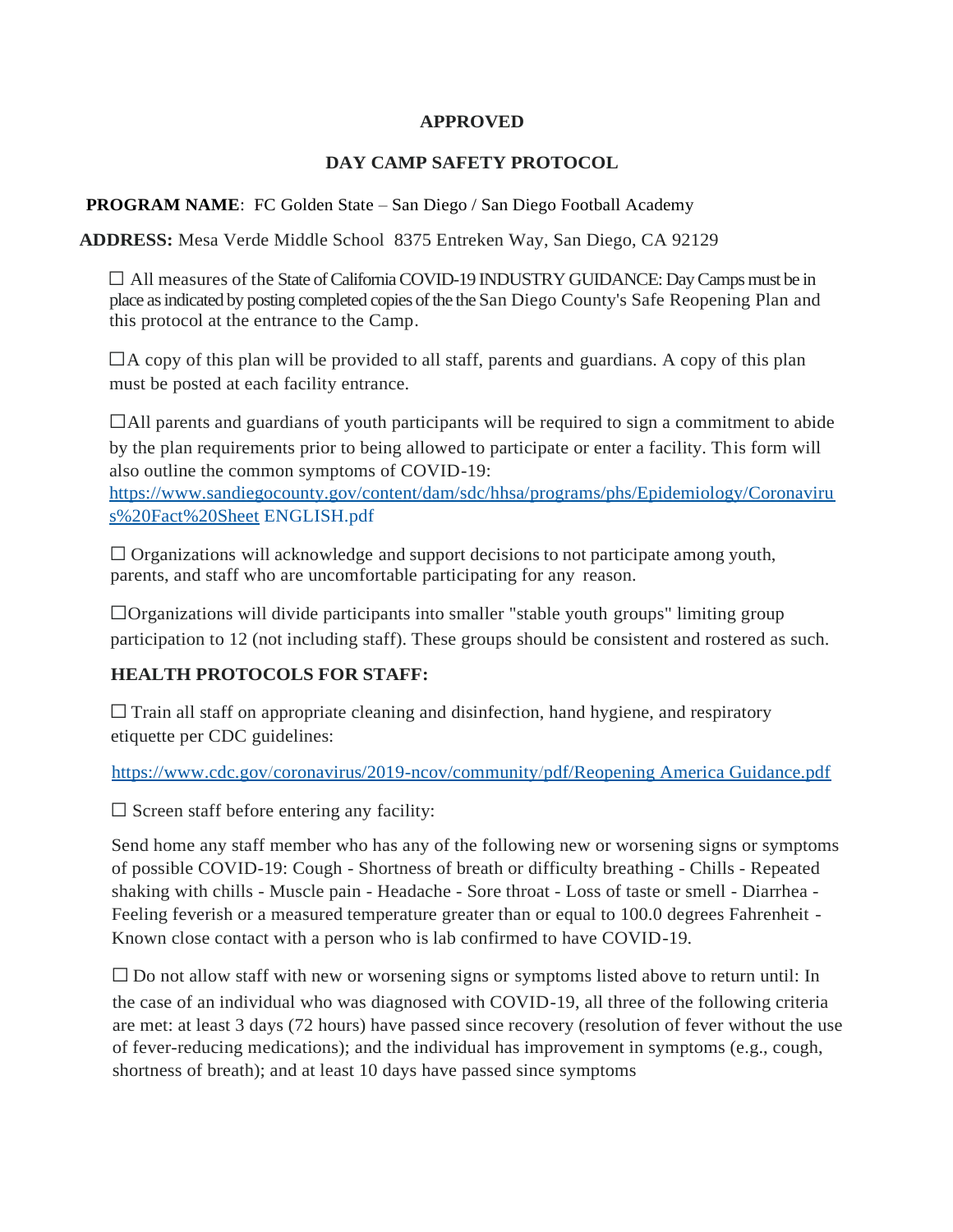first appeared; or in the case of staff member who has symptoms that could be COVID-19 and does not get evaluated by a medical professional or tested for COVID-19, the individual is assumed to have COVID-19, and the individual may not return until they have completed the same three-step criteria listed above; or if the individual has symptoms that could be COVID-19 and wants to return to the facility before completing the above self-isolation period, the individual must obtain a medical professional's note clearing the individual for return based on an alternative diagnosis.

# **HEALTH PROTOCOLS FOR FACILITIES:**

 $\Box$  Frequently clean and disinfect any regularly touched surfaces, such as equipment, doorknobs, tables, chairs, and restrooms per CDC guidelines.

 $\Box$  Organization shall identify how they will provide for disinfection of the facility and regular cleaning of high-touch surfaces.

 $\Box$  Frequently disinfect any items that come into contact with participants per CDC guidelines.

 $\square$  Make hand sanitizer, disinfecting wipes, soap and water, or similar disinfectant readily available. Place readily visible signage to remind everyone of best hygiene practices.

 $\square$  Restrooms: The facility will post hand washing flyers from CDC on doors and in bathrooms that include symptoms of COVID-19.

### **DROP OFF AND PICK UP:**

 $\square$  Parents should ideally drop off kids and pick them up from camp. If parents choose to stay and observe, they may do so from pre-designated areas, while keeping proper distancing from kids and other parents.

 $\square$  The facility will develop a specific plan for drop off and pick up that adheres to social distancing guidelines including not allowing carpooling for unrelated participants from different households, designation of lanes or direction to enter and exit for drop off and pick up.

 $\Box$  Staff will create clear pathways into and out of the facility or field so the stable youth groups are not coming into contact with other stable youth groups upon entering or exiting the facility.

 $\Box$  Instruct participants and staff that all recognition protocols involving physical contact such as hugs, high-fives, etc. are not allowed. Facility shall encourage the use of non-contact recognition that meet social distancing guidelines of six feet or greater.

 $\Box$  Require all participants to wash or sanitize their hands before entering the facility. Hand sanitizer shall be available for each stable youth group throughout the facility.

 $\square$  Participants should be encouraged to use cloth face coverings and reminded not to touch the face covering.

 $\square$  Screen participants before entering any facility:

Send home any participant who has any of the following new or worsening signs or symptoms of possible COVID-19: Cough - Shortness of breath or difficulty breathing - Chills - Repeated shaking with chills - Muscle pain - Headache - Sore throat - Loss of taste or smell - Diarrhea -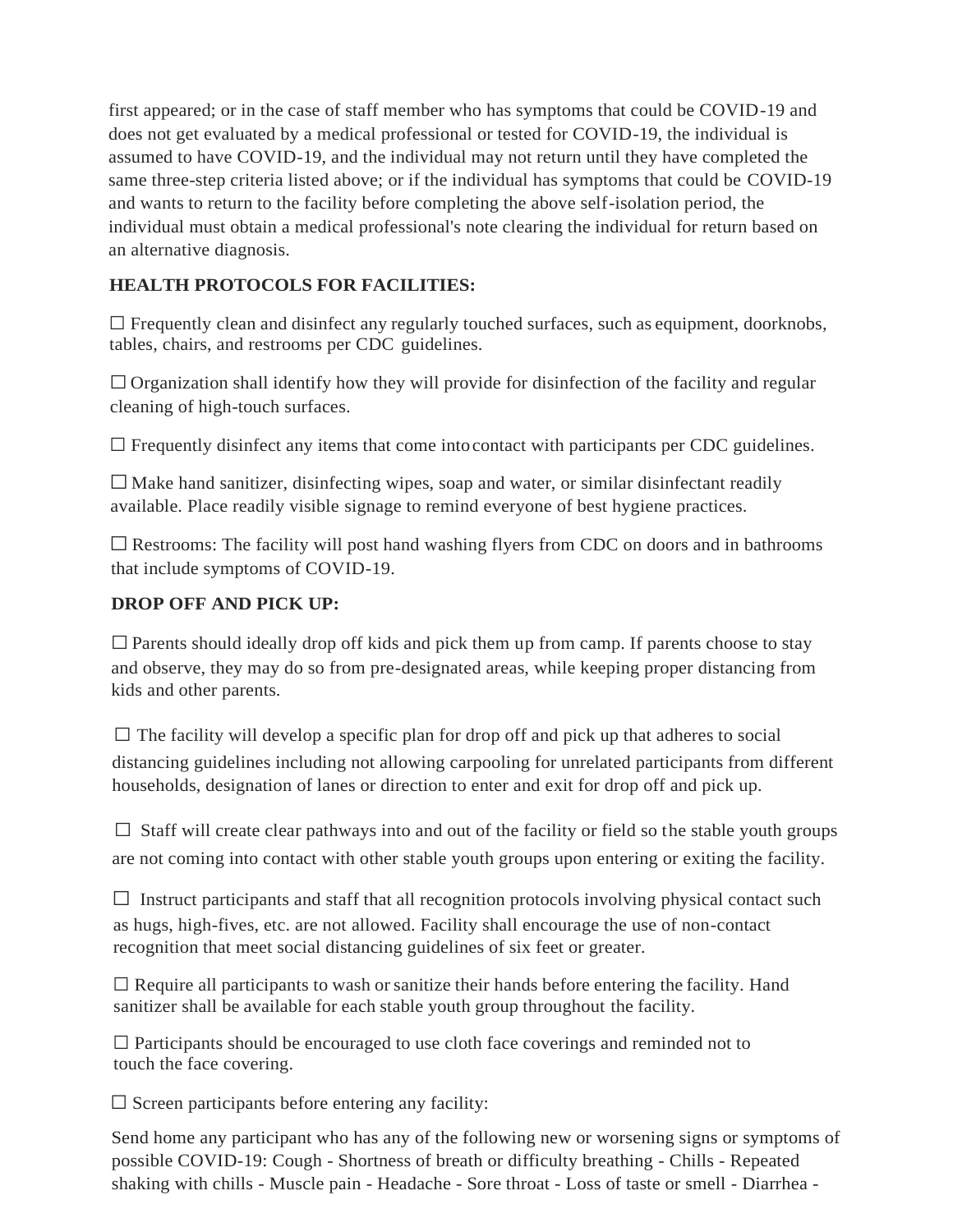Feeling feverish or a measured temperature greater than or equal to 100.0 degrees Fahrenheit - Known close contact with a person who is lab confirmed to have COVID-19.

 $\square$  Do not allow participants with new or worsening signs or symptoms listed above to return until: In the case of an individual who was diagnosed with COVID-19, all three of the following criteria are met: at least 3 days (72 hours) have passed since recovery (resolution of fever without the use of fever-reducing medications); and the individual has improvement in symptoms (e.g., cough, shortness of breath); and at least 10 days have passed since symptoms first appeared; or in the case of a participant who has symptoms that could be COVID-19 and does not get evaluated by a medical professional or tested for COVID-19, the individual is assumed to have COVID-19, and the individual may not return until they have completed the same three-step criteria listed above; or if the individual has symptoms that could be COVID-19 and wants to return to camp before completing the above self-isolation period, the individual must obtain a medical professional's note clearing the individual for return based on an alternative diagnosis.

 $\Box$  Credit card or charge account payments only, no cash payments will be accepted at the facility. Payment for programs will not require credit card signature.

 $\square$  Participants will handle and care for their own equipment. Staff will not be allowed to handle.

□All facilities and equipment will be washed and pre-sanitized before and after each use.

 $\Box$ All participant and staff personal items such as bags, cell phones, personal reusable water flasks/bottles and backpacks will only be allowed in the facility or on the field if proper space is maintained between all items.

 $\Box$  All unnecessary equipment will not be available to participants or removed from the facility such as chairs, tables, etc.

 $\Box$  Camp will be monitored to regulate the number of youth participants at the facility at one time to ensure social distancing between stable groups.

 $\Box$  All food service access, vending machines, or snack areas will be closed.

 $\Box$  Self-serve water dispensers will be temporarily closed.

 $\square$  At no time will the stable youth groups be allowed to intermingle or move between groups.

 $\Box$  Limit the number of participants in the facility at any one time that allows for participants and staff to maintain at least six-feet distance from one another at all times.

 $\square$  Where appropriate, prop open doors to the facility and restrooms.

 $\Box$  Limit the number of participants in the restrooms and locker rooms to allow for users to easily maintain at least six feet of distance from one another at all times.

 $\square$  To assist with physical distancing, lines must be installed with six foot markers for staff and participants to maintain safe social distances to enter or exit the facility.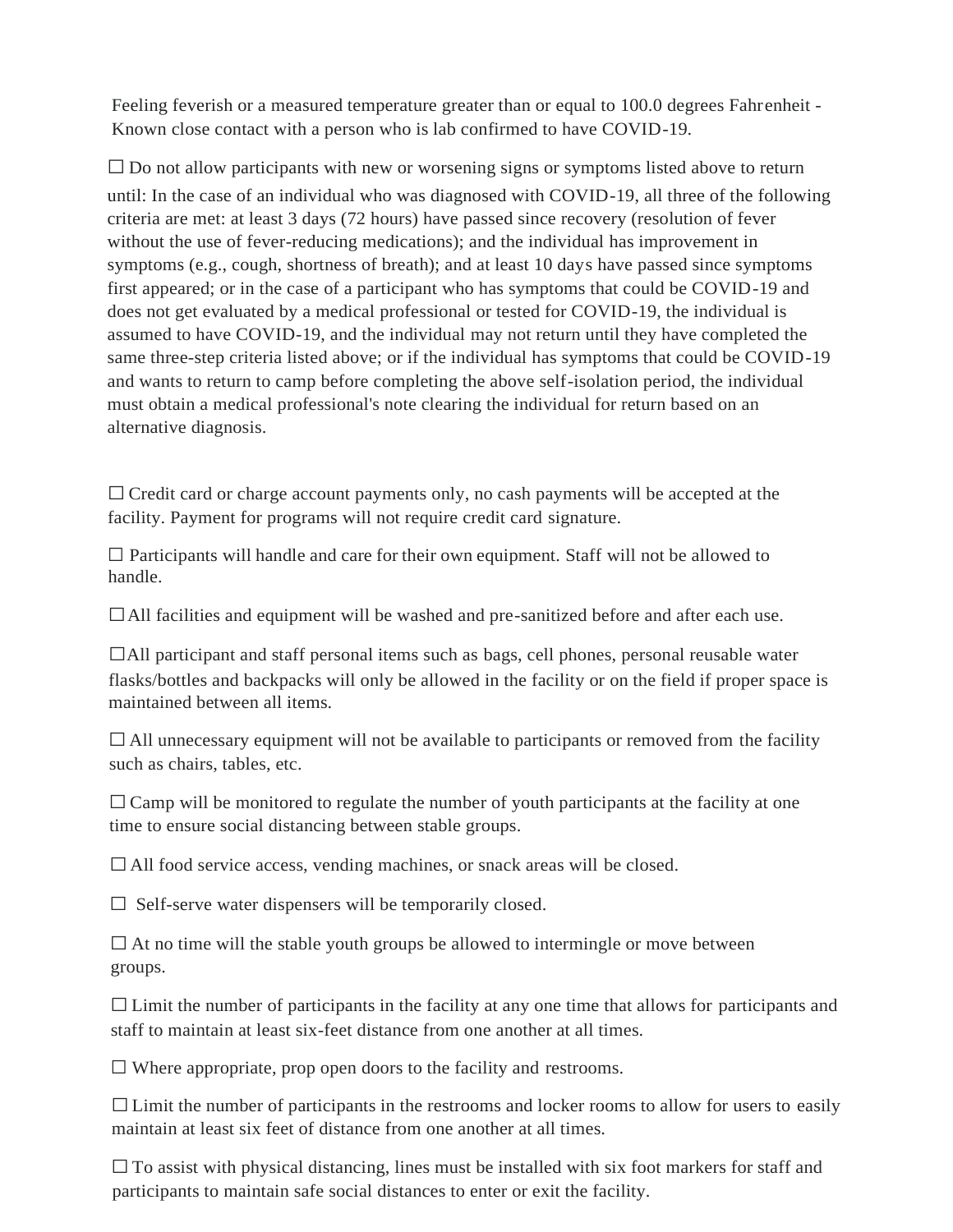$\Box$  All staff must be instructed to maintain six feet of distance from participants and from other staff whenever feasible.

 $\Box$  Sanitize all equipment necessary for each stable youth group before they are returned to circulation.

 $\Box$  Each facility will require hand washing or use hand sanitizer before allowing participation, directly after participation, and breaks will include hand washing or use hand sanitizer during the activity. Breaks will be organized so that designated stable groups will not intermingle and social distancing of six feet or greater can be achieved.

 $\Box$  Maximum of 12 participants in a stable youth group. Participants cannot be added to this roster.

 $\Box$  All equipment will be placed so that it can be retrieved without touching anything but the equipment.

 $\square$  Trash cans should be touchless. Remove lids if present.

 $\Box$  Facility staff will monitor participant compliance of this safety plan while they are on the property.

 $\Box$  Participants will be required to dispose of their own trash into garbage cans.

 $\square$  Participants will be required to wash their hands immediately after drills or practice are completed.

 $\square$  Stable sports youth groups will not be allowed to mingle or leave the designated area for that group.

 $\square$  Physical distancing will be enforced by staff.

 $\Box$  Any additional facility specific measures not included here should be listed on separate pages, which the facility should attach to this document.